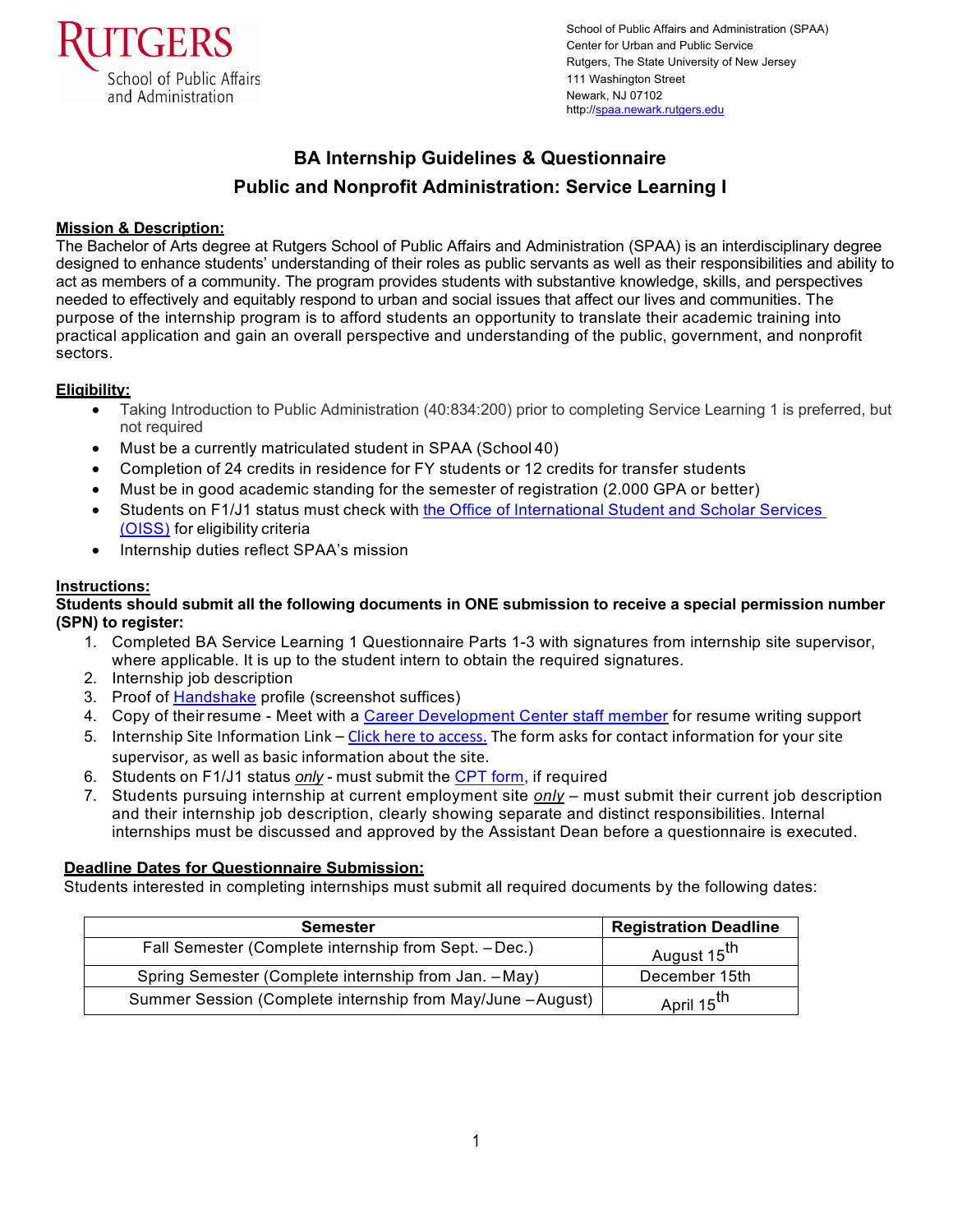

## **Part 1 – Internship Information**

| <b>Internship Start and End Date:</b> |                                                                                                         |
|---------------------------------------|---------------------------------------------------------------------------------------------------------|
| <b>Start Date:</b>                    | <b>End Date:</b>                                                                                        |
|                                       | Estimated Days/Work Hours for the Semester (note intern needs to complete 150 hours total at the site): |
|                                       |                                                                                                         |
|                                       | Organization Address (Street Address, City, State, Zip):                                                |
|                                       |                                                                                                         |
| <b>Supervisor Name:</b>               |                                                                                                         |
|                                       |                                                                                                         |
| <b>Supervisor Title:</b>              |                                                                                                         |
|                                       |                                                                                                         |

#### **Part 2 – Student Service Learning Assignment**

**Course Registration:** Students are responsible for registering for the 4-credit Service Learning 1 course by obtaining an SPN from the Assistant Dean for Undergraduate Programs after submitting all required documentation.

**Service Learning 1 Course:** Students are registered for a formal seminar course which includes assignments, class sessions, activities, and relevant deadlines. Please refer to the syllabus provided by the faculty member to remain in good standing. Deadlines for class assignments and final grades for the course are determined by the faculty member teaching the course.

**Inappropriate Behavior:** Should the supervisor contact SPAA about inappropriate behavior and/or termination from the internship site, students will receive a failing grade for Service Learning 1. Site supervisors should notify the Assistant Dean for Undergraduate Programs and the Service Learning 1 instructor as soon as any concerns arise.

**Attendance during Internship:** Students are expected to show up for their internship according to the signed questionnaire. Arriving late and departing early is disruptive to the organization and its staff. Attendance will be verified by the site supervisor through the midterm and final evaluation. The site supervisor may also wish to verify attendance on a weekly basis.

**Professionalism:** The School of Public Affairs and Administration is a professional school. We expect our students to represent the high standards expected of SPAA. Students will demonstrate honesty, punctuality, courtesy, cooperative attitudes, proper hygiene, grooming habits, appropriate dress attire and willingness to learn. Students should adhere to the policies, procedures, and dress code of the internship organization.

**Personal Devices:** Use of personal technological devices are limited to appropriate professional conduct as explained by the internship supervisor. A best practice is to place cell phone on vibrate to avoid disturbing staff members. In addition, internet use should be kept to professional activities and not used to email friends and/or visit social media pages.

**Unforeseen Issues:** Students who encounter any issues while interning with the organization should notify the site supervisor and work with the organization to address their concerns according to the organization's policy and procedure. If the issue cannot be resolved in this manner, notify the Assistant Dean for Undergraduate Programs and course instructor immediately.

**Restrictions:** Internships are expected to integrate academic and professional experiences. Therefore, academic credit will not be awarded retroactively for previous employment/internship experiences. *For example: Students cannot complete an internship during the summer and register for the seminar course during the fall semester.* Similarly, students will not receive internship credit for normal duties performed through a pre-existing employment. Internal internships performed with preexisting employer must be separate and distinct from daily responsibilities. Internal internships must be discussed and approved by the Assistant Dean before a Questionnaire is executed.

**Paid/Unpaid Internships:** Students must understand that all internships (paid or unpaid) are educational learning experiences, and the intern is not entitled to a promise of employment at the completion of the structured learning experience.

**Successful Completion:** To receive full academic credit, students must complete 150 hours, receive midterm and final evaluations from supervisors, and maintain satisfactory academic progress in the seminar course. Additionally, the internship start and end date should align with the course start and end date. Please alert the Assistant Dean for Undergraduate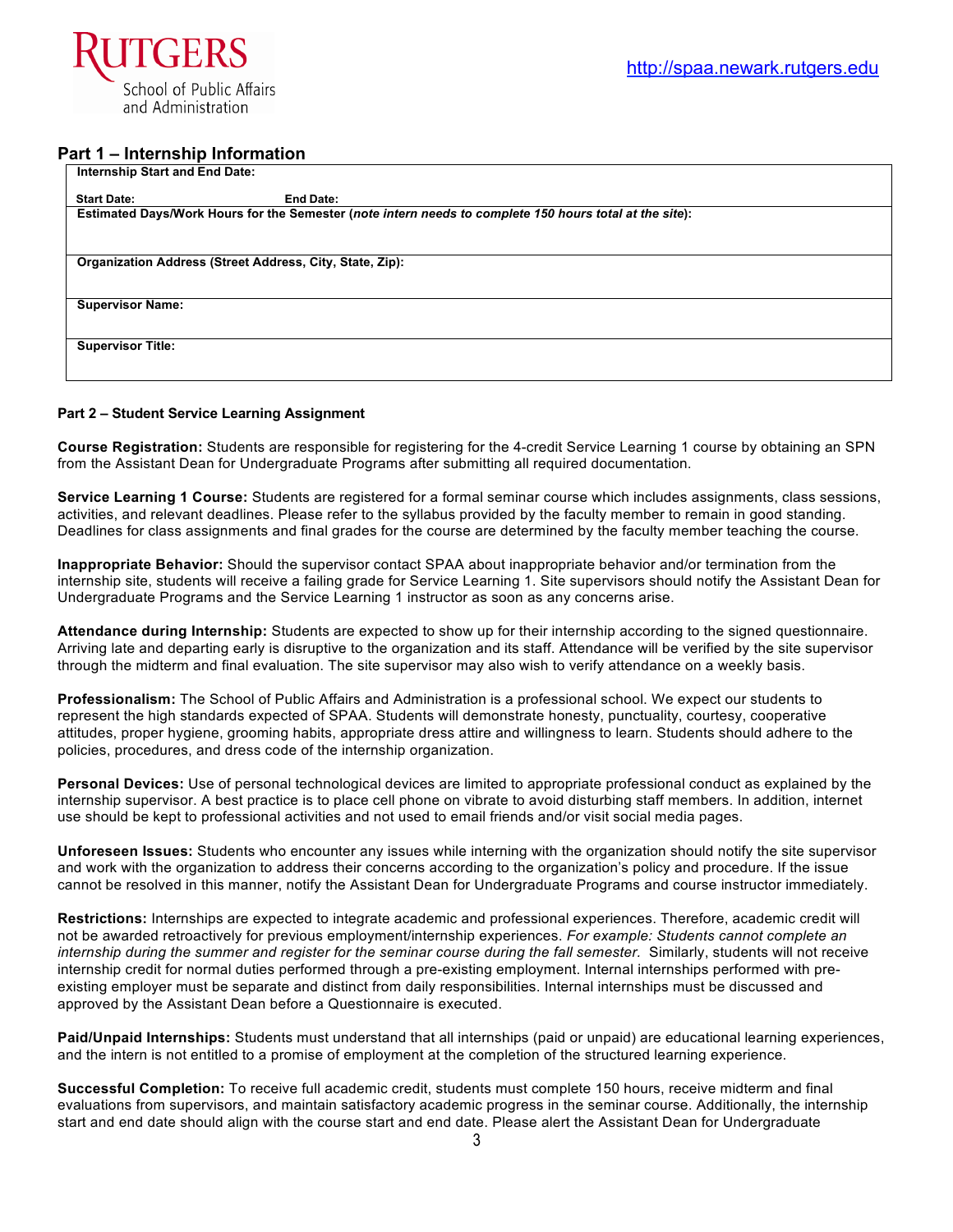

School of Public Affairs and Administration

Programs if your internship will not start and end the same week as the course.

Internship Fit: It is the sole responsibility of the student to assess an internship opportunity to determine its fit with the student's interests and schedule. It also the student's responsibility to review the internship's applicability to Service Learning 1 criteria. However, it is at the discretion of SPAA to approve or deny any internship requests. Additionally, students cannot change internship sites once the questionnaire is signed unless they've received written permission from the course instructor and Assistant Dean for Undergraduate Programs.

**Hold Harmless Agreement:** For relationship(s) between Rutgers and the outside facility, hold harmless agreements must be reviewed by Rutgers. Students cannot sign the hold harmless agreement as they do not have the authority to sign such agreements. The hold harmless agreement will need to be signed by a designee (faculty or staff) from the department that is allowing the student to do the internship and representative of the organization offering the internship.

Hold harmless agreements should be reviewed if they are presented to a student. In that scenario, there are two options:

1. If the student is earning credit, a representative from Rutgers must review the agreement.

2. If the student is seeking an internship independently without credit, the student can sign this agreement directly.

## **I acknowledge that I have read and understand the requirements listed in this Questionnaire and agree to the standards and policies of the Service Learning Internship program in SPAA. All the information provided is accurate to the best of my knowledge.**

Student Name (Print) **Student Signature Student Signature** RUID Bate

# **Part 3 – Service Learning Internship Acknowledgements:**

**Internship Assessment:** The quality of internships, both the degree of professional experience gained by students and the quality of work they perform, will be assessed at the mid-point and end of each semester. Interns will complete evaluation forms that document their experience as part of the course, and internship supervisors will complete forms to evaluate the intern's performance.

These forms serve several purposes. First, supervisor ratings of interns are considered in the assignment of a grade. Second, intern ratings will guide decisions whether to approve future internship applications with the sponsoring organization. Third, the Assistant Dean for Undergraduate Programs will utilize the forms to conduct mid-semester site visits and/or inquiries with the supervisor about the intern's performance.

**Internship Compliance:** Employer Compliance with anti-discrimination and workplace safety statues by Internship Sponsor Site:

In accepting students for internships, the state of the state of Public Affairs and a state of Public Affairs of Public Affairs and Administration (SPAA) at Rutgers University –Newark expects that internship sites will fully comply with applicable federal, state, and local laws relating to workplace safety and to discrimination in the workplace.

is committed to equal employment opportunity, affirmative action, and nondiscrimination on the basis of race, color, national origin, gender, and marital status, age, disability, and veteran status. This commitment includes equal opportunity and non-discrimination on the basis of sexual orientation and compliance with the American Disabilities Act, which prohibits discrimination on the basis of disability in the workplace.

## **Site Supervisor Qualifications & Internship Expectations**

 The site supervisor should be a trained employee within the organization with an educational and/or professional background who can provide:

- relevant knowledge within the field
- direct supervision
- orientation and training
- communication and guidance at regular intervals